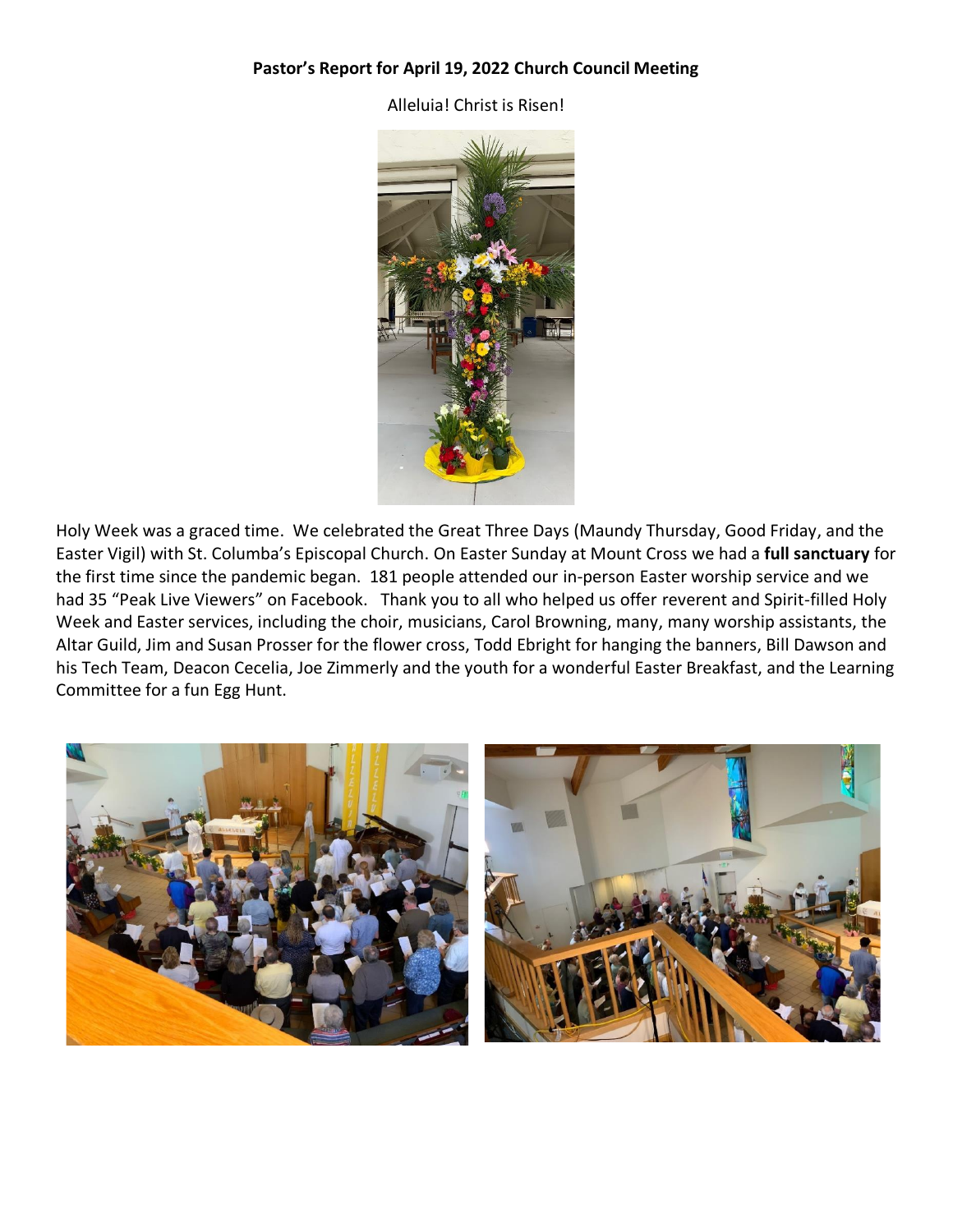### **Pastor's Report for March 22, 2022 Council Meeting**

It has been a very busy month. In times like this the challenge is not to lose sight of what church is all about: experiencing and sharing the grace of Christ. One thing that keeps me going is the real experience here at Mount Cross of being a community sharing in God's work *together*. Thank you for being present, engaged, creative, and willing to roll up your sleeves and get things done.

Our combined Ash Wednesday service at 7 p.m. on March 2 with St. Columba's was wellattended. A good number of Mount Cross people also attended the noon Ash Wednesday service at St. Columba's indicating, I think, the need to offer daytime services on our holy days for those who do not drive at night. We are partnering with St. Columba's for Holy Week services and have made sure there are daytime options. See the schedule below.

We had three memorial services in eight days. We commended Howard Wullschleger, Mary O'Donnell, and Don Stevenson to the mercy of God. Many thanks to our musicians, worship assistants, altar guild, and Helping Hands for their caring ministries during times of grief.

Wednesday night Lenten programs are off to a good start. About 20 people are attending the "Embracing an Adult Faith" class on Wednesdays at 5p.m. We cancelled the Thursday Zoom repeat of the class because too few were attending. The soup suppers are delicious and it's nice to eat together before Holden Evening Prayer. The theme of the Holden messages is "Word of God, Word of Life." We are hearing from different people about their favorite Bible passages. Thank you to the Saner family, Miriam Hoffman, Allison Johnson, Matt Fisher, and Jim and Susan Prosser for sharing with us.

Joe Zimmerly and I have been asked to serve on the Synod Assembly planning team.

I'm looking forward to our Leadership Retreat on Sunday, March 27 from Noon-5p.m. Thank you for attending.

#### **Holy Week and Easter Schedule**

#### **Palm Sunday, April 10**

9:30 a.m. worship at Mount Cross with a palm procession and the reading of the Passion. (Also livestreamed)

#### **Maundy Thursday, April 14**

Noon at St. Columba's for those who need a daytime service.

\*7 p.m. Maundy Thursday Worship at Mount Cross. We remember the last supper, hear Christ's commandment to love one another, celebrate the gift of Holy Communion, and strip the altar in preparation for Good Friday. (Also livestreamed)

#### **Good Friday, April 15**

Noon Stations of the Cross outdoors at St. Columba's Episcopal Church.

\*7 p.m. Service of Tenebrae (Latin for "darkness") at Mount Cross. Candles are gradually extinguished as we read the Passion, interspersed with hymns and musical interludes to aid our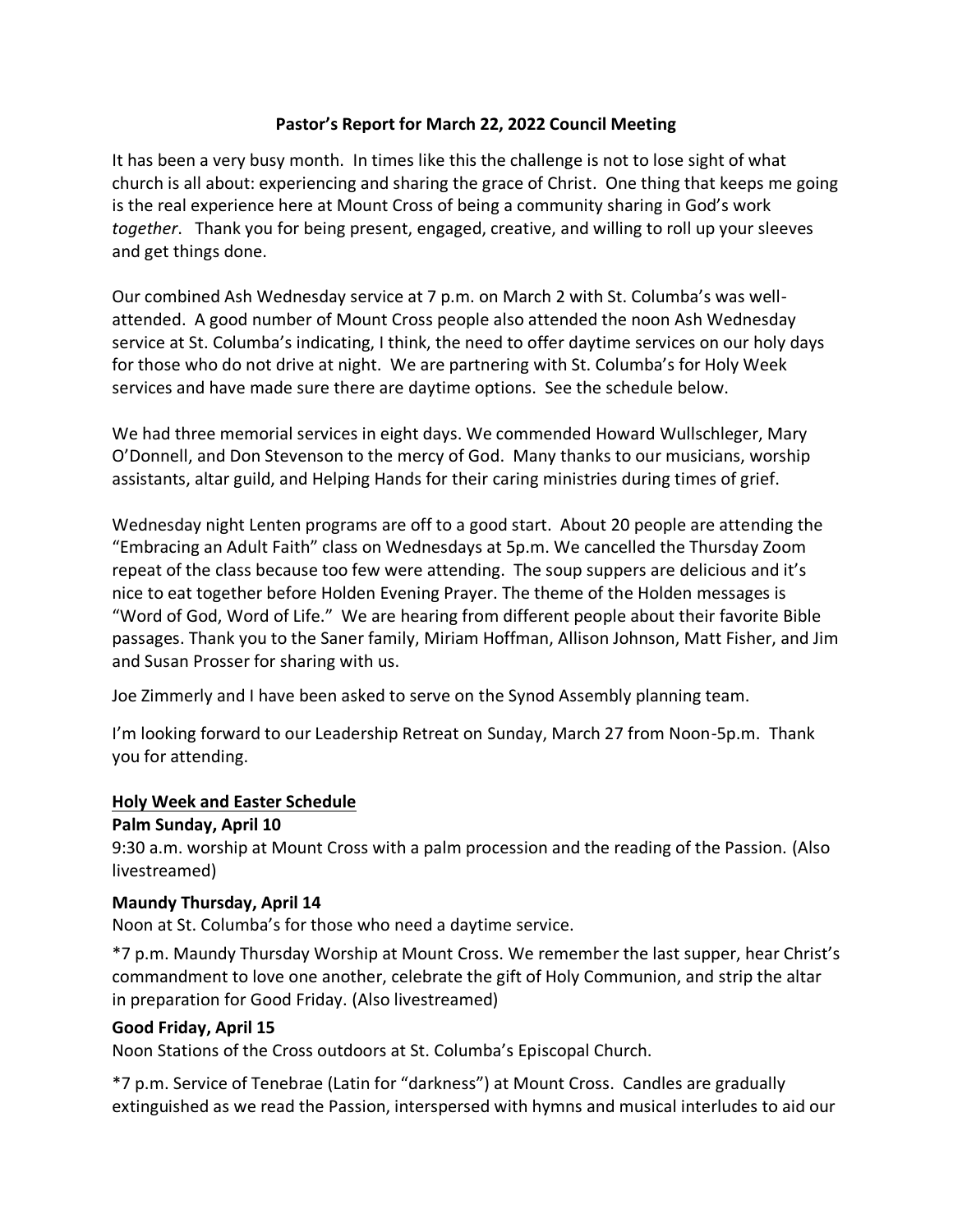contemplation of the suffering and death of Christ. There will be an opportunity to reverence the cross. (Also livestreamed)

# **The Great Vigil of Easter, Saturday April 16**

7 p.m. at St. Columba's Episcopal Church. Meet at the outdoor fire pit for the lighting of the new fire of Easter. We will process into the church to hear the foundational stories of our faith, proclaim the Easter Gospel, and celebrate Holy Communion on this night when Jesus passed over from death into life.

# **Easter Sunday, April 17**

9:30 a.m. Easter Sunday worship at Mount Cross followed by an Easter breakfast. (Also livestreamed).

## **Pastor's Report for February 2022 January 18, 2022 – February 13, 2022**

Welcome 2022 Church Council! Thank you for offering yourselves to share in the leadership of the congregation. Congratulations and thanks to all, including our staff, for a good annual meeting.

# **Mount Cross Story Corps**

As I announced at the annual meeting, I would like to gather stories under the title *Mount Cross Story Corps***.** In your spheres of ministry, please be on the look out for stories that help gauge the vitality of our congregation, especially related to stories of God's presence and provision; stories of caring, welcoming, and connecting within the congregation; and stories of members giving, serving, and faith-sharing with people outside the congregation. When you hear of or witness a story, please send it my way.

# **Worship**

- Sunday Worship continues at 9:30 a.m. in the sanctuary, outside, and livestreaming with wonderful musicians and worship assistants.
- The Worship and Music Committee met January 19 and will meet again Feb. 23.
- The Council was installed on Sunday, February 6 at our 9:30 a.m. service. Joy!
- Sermons: January 23 ("What Are We Doing Here?"), January 30 ("Some Love for Our Amygdala"), February 6 ("Here I am!"), February 13 ("A New Kind of Community")

# **Pastoral Care**

- Beginning with a class of 10, we prepared 6 children for Holy Communion in January and 3 came to the Lord's Table with us on January 23. We hope to officially welcome the other 3 to the Lord's Table very soon.
- Following the "Exploring Membership" class, I have been meeting with newcomers and those interested in joining Mount Cross. Pending Council approval, at our Sunday worship service on Feb. 27 we will receive through transfer from another Lutheran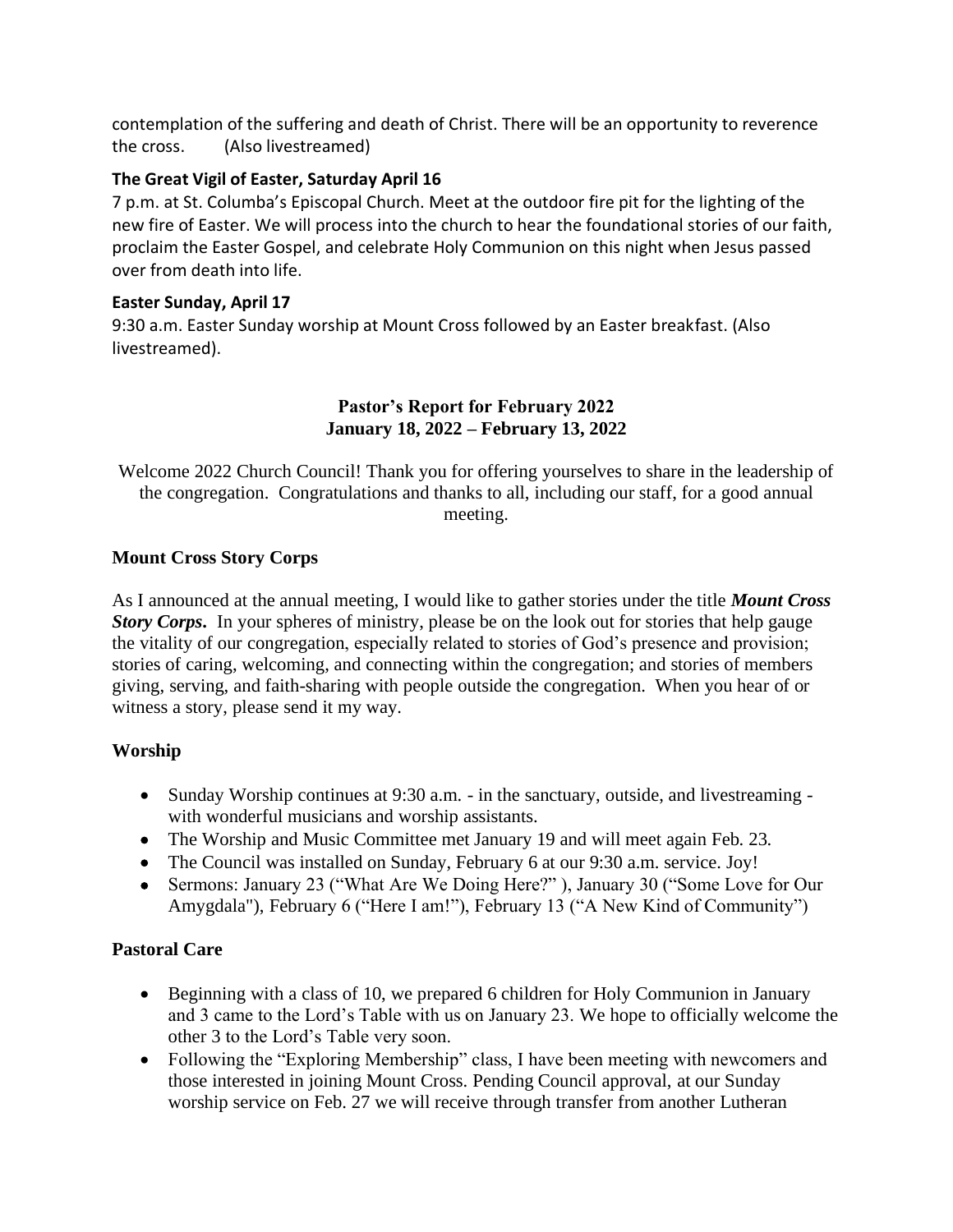congregation Lyndsay, Amanda, and Owen Montour and Dave and Becky Gilbertson (as Associate Members). We will baptize Brendan Jr. and Jordan Garrett and receive their parents, Brendan Sr. and Jennifer Garrett, as members. Patricia Lewis and Cheryl Wolfe will join the congregation by affirming their baptism, and Jeanne Kuchera Sikoff will renew her membership through the affirmation of baptism. Jeanne Eby will be baptized at one of the Easter services and Doug Wilde will be received by transfer.

- Howard Wullschleger entered into eternal life on February 1. His service will be Saturday, February 26 at 2 p.m.
- Don Stevenson entered into eternal life on January 5. His service will be Saturday, March 5 at 2 p.m.
- I continue, along with Deacon Cecelia, the Care Team, and other caring volunteers, to visit, call, text and be available as much as possible to those who need pastoral care in the congregation or preschool. If you are aware of any need, please let me know so I can offer spiritual support.

### **Christian Formation**

This month, I facilitated Men's Bible study on January 20; Women's Bible Study on 1/18, 1/25, 2/1, and 2/18; Wednesday Evening Bible Study on 2/2 and 2/9. The Rev. Susan Klein has been assisting with the Wednesday evening Bible study. I was glad to attend Mary Circle on 2/1. Also, Joe and I alternate weeks leading chapel for the preschool and teaching the Confirmation lesson.

## **Hybrid Ministry**

I completed a 6-hour mini course (2 hours each on 1/6, 1/13, and 1/20) on "Hybrid Ministry in the Post-Pandemic Church" through Luther Seminary's Faith+Lead Learning Hub for Christian Leaders. I presented on "Upper Room Zoom at Noon" and our experience with virtual choirs. The consensus is that digital ministry is here to stay. Going forward, it is up to us to decide what is most appropriate for our context. We will need to ask ourselves which format (in-person only, virtual only, or both) we want to use for each of our programs and services, keeping in mind stewardship of our human, financial, and technological resources. For most churches, online services will not grow the church in numbers but can increase accessibility for those who are already members and offer a way to be present to those who will likely never come to our church.

## **Re-Opening**

The Re-Opening Committee met on Thursday, February 3 and decided to keep current guidance in place but remind people that there is no longer a requirement to serve food in individually packaged servings. As the County indoor mask mandate for vaccinated people expires on February 16, we need to decide how to implement that at Mount Cross. We are looking for guidance on indoor singing at this stage of the pandemic. The next Re-Opening Committee meeting is Thursday, March 3.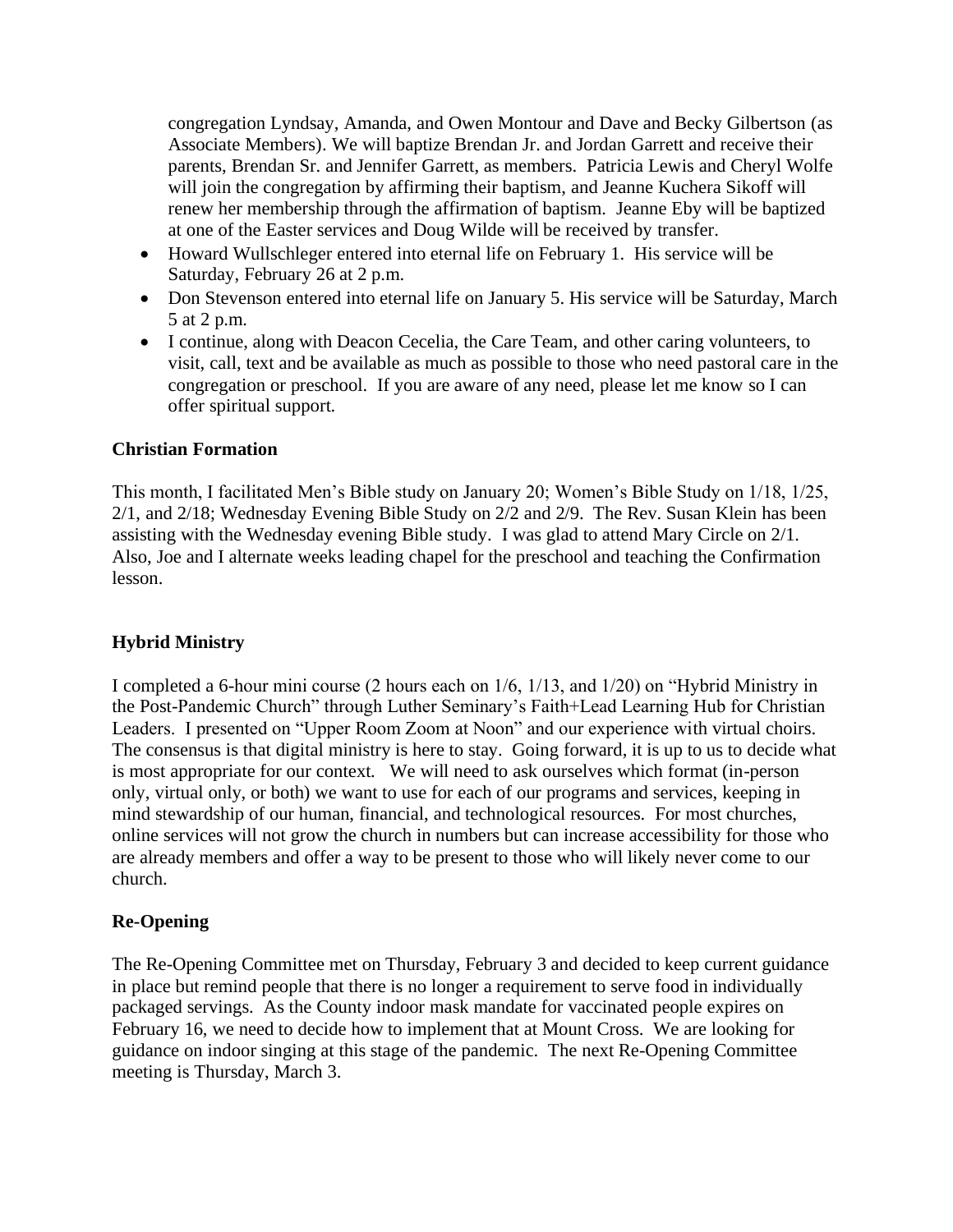### **Administration**

I meet weekly with the staff as a whole (Tuesdays at 1 p.m.) and individually with each staff member for check-ins (typically with Deacon Cecelia on Tuesdays at 2:30 p.m., with Joe on Wednesdays at 11:45 a.m., with Carina on Thursdays at 1 p.m., and with Carol on Thursdays at 4 p.m.).

Tracy Blois (Learning Committee Chair) and I completed Joe Zimmerly's annual ministry review on February 10. The review will be sent to the Personnel Committee and put in his personnel file. Summary**:** Joe is an agent of growth - children, interns, congregation (new members), and community. He far exceeds expectations. He is a servant leader, and we are blessed to have him on our staff.

### **Looking Ahead to Lent, Holy Week, and Easter**

- Lent begins on **Ash Wednesday, March 2**. We are hosting the combined service with St. Columba's at Mount Cross at 7 p.m. The service will also be livestreamed. St. Columba's will also offer Ash Wednesday services at 7:00 a.m. and Noon for those who are not able to attend the evening service. I will participate in the noon service, as well.
- On the **Wednesdays in Lent** (March 9, 16, 23, 30, and April 6), we'll host St. Columba's for a Lenten Class at 5 p.m. (taught by me, Fr. Greg, and Rev. Susan), Soup Supper at 6 p.m., and Holden Evening Prayer at 7 p.m. The Lenten Class is called *Embracing an Adult Faith* where we will explore a richer understanding of issues in contemporary Christian practice and theology, featuring theologian Marcus Borg. (The class will also be repeated on Zoom on Thursdays at 11:00 a.m. each week.)

## • **Holy Week services**

Maundy Thursday, April 14 Noon at St. Columba's, 7 p.m.at Mount Cross (and livestreamed) Good Friday, April 15, Noon Stations of the Cross at St. Columba's, 7 p.m. liturgy at Mount Cross (and livestreamed) Easter Vigil, April 16, 7 p.m. at St. Columba's Easter Sunday, April 17, at Mount Cross, service times TBA

## **Help Needed**

1. **Interfaith Friendship:** Mount Cross has been asked to participate in a county-wide Interfaith Friendship Project. We need to identify a Mount Cross lay representative or two who would be willing to help facilitate a friendship group in their home. The program begins with an interfaith mixer on May  $15<sup>th</sup>$  at 4:00pm. The friendship groups will meet weekly for 4-5 weeks, and then there will be a celebration dinner on June 26 at 4 p.m.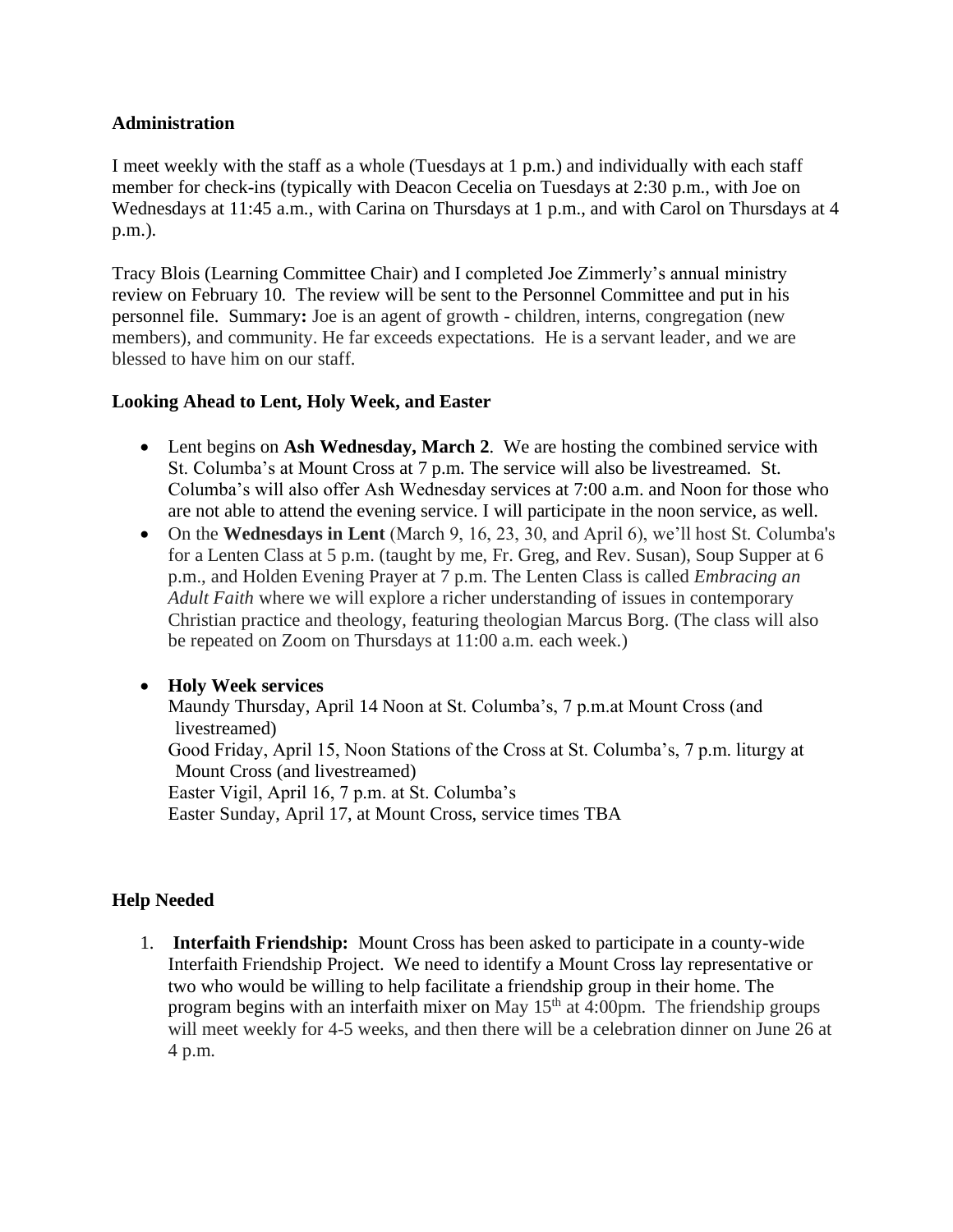2. **Holden Messages:** I am looking for 5 people, couples, or families to give the short messages at our Wednesday Holden Evening Prayer services in Lent. The theme is: "Word of God, Word of Life." The invitation is to share one of your favorite Bible passages or Bible stories and tell why it is meaningful to you. 5 minutes is a good length of time. It doesn't have to be brilliant, just real. I am available to help.

### **Vacation and Continuing Education Plans for 2022**

- I will be away on vacation for one week Feb. 14-21. On Sunday, Feb. 20 Deacon Cecelia will preach and Rev. Susan Klein will preside.
- According to my contract, in addition to my vacation, I can be away up to 4 more Sundays each year for children's activities, college move-ins, college family weekends, etc. if I pay for the supply clergy. I am taking one of those Sundays on March 6 for my daughter's musical performance out of town, Pastor Ron Cox will preach and preside.
- I will use one week of continuing education May 2-7. May 2-4 is the Episcopal Clergy Conference in Riverside, and I will take a short course (Topic TBD) May 5-7. I will be at Mount Cross on May 8, but there will be a guest preacher (TBA).
- I will be away on vacation for two weeks July 15-29. Pastor Ron Cox will cover July 17, Deacon Cecelia will cover July 24, possibly assisted by a minister of Word and Sacrament.
- Yet to be scheduled: 2 weeks' vacation, 1 week continuing education, and up to 3 family Sundays, if needed.

## **A Prayer for the Mission of the Church**

Draw your church together, O God, into one great company of disciples, together following our teacher Jesus Christ into every walk of life, together serving in Christ's mission to the world, and together witnessing to your love wherever you will send us; for the sake of Jesus Christ our Lord. Amen. (ELW, 75).

## **Pastor's Report for January 2022 Council Meeting December 21-January 18, 2022**

#### *The Christmas Season*

Despite the on-going stresses of the pandemic and the recent surge in COVID cases, Mount Cross celebrated the Christmas season with joy. Remembering that worship was completely virtual last Christmas Eve, in-person worship at our 5 p.m. and 8 p.m. Christmas Eve services this year was especially heart-warming. The first Sunday after Christmas arrived quickly (Dec. 26) and Carol Browning, along with Guy Ervin and several volunteer musicians, helped us continue to dwell in the wonder of Christmas through a service of *Lessons and Carols with Holy Communion*. As a way of bringing the season into our homes, I included an article in the January newsletter encouraging church members to honor the Epiphany tradition of blessing their homes on or around January 6. I've heard from some people who choose to do so that it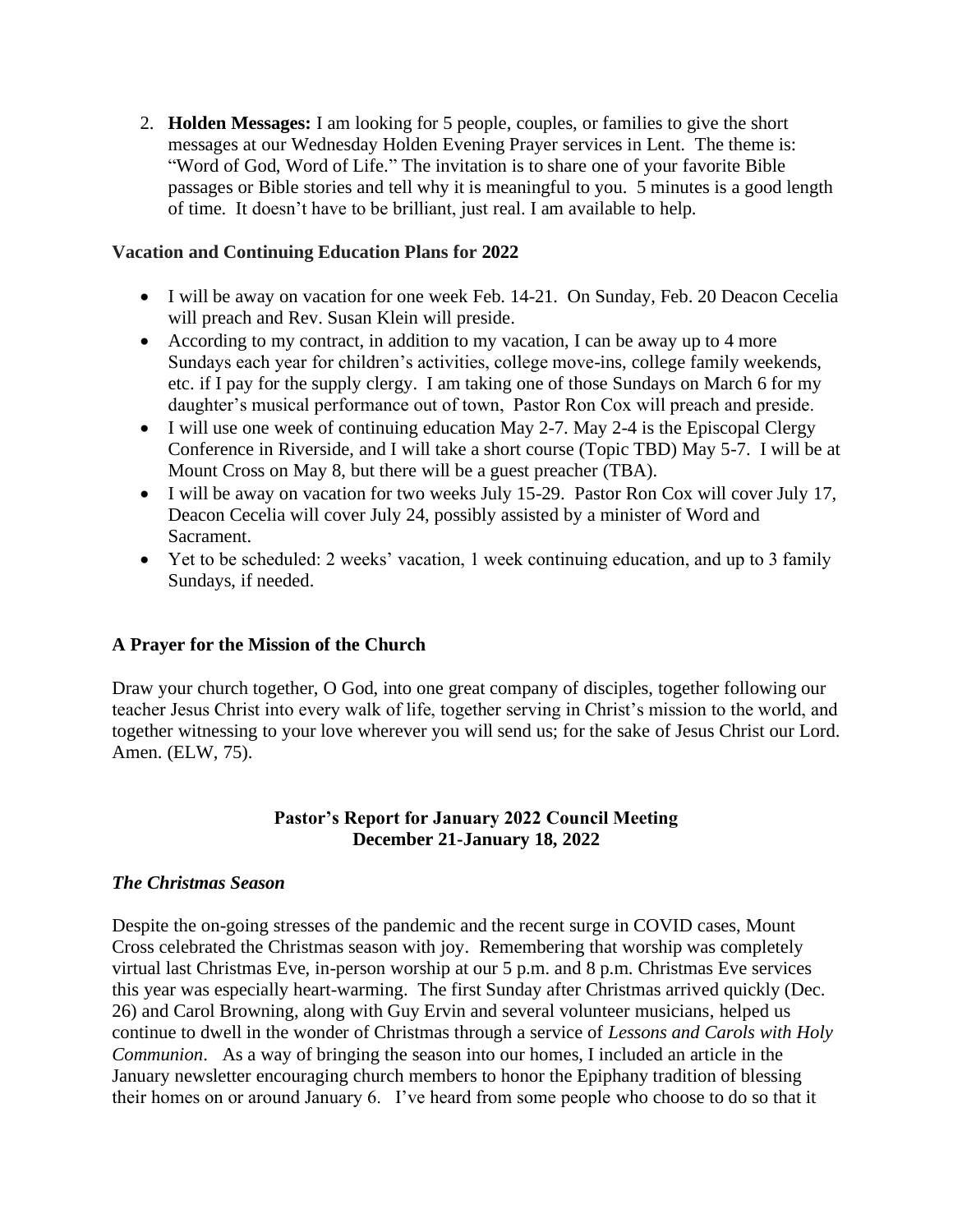was a simple yet meaningful spiritual moment in the season. Thank you to all who donated poinsettias to make the church festive and beautiful, and thank you to all who helped set up, maintain, and take down the Christmas decorations! A special thank you to all the members of the Altar Guild, guided by Carol Broderick, for their extra service during this busy time of year

# **Worship**

Worship continues to happen in three spaces simultaneously each Sunday morning at 9:30: in the sanctuary, streamed into the outdoor pavilion, and livestreamed on Facebook. We are utterly and gratefully dependent on Bill Dawson and his tech team for helping us do this. We hope to get new Moorpark College interns again for their spring semester, but they would not start until early February. The hours have changed for *Come to the Table* drive-through/walk in Holy Communion. Communion is now distributed to our livestream viewers from 11-11:30 a.m. Sunday mornings.

### **Christian Formation**

All Christian formation programs resumed the week of January 9. I am facilitating the Tuesday morning Women's Bible study this month, following the *Gather* study. The Rev. Susan Klein is the guest leader of the Wednesday evening Bible study. I am alternating leadership of the Men's Bible study (the first Thursday one of the group members leads it; the third Thursday I lead it). I am teaching an Introduction to Holy Communion class for ten children January 12 and 19, and sharing pre-school chapels and Confirmation classes with Joe Zimmerly.

## **Exploring Membership at Mount Cross**

Four people attended our exploring membership class and several others expressed interest but were unable to attend. Many thanks to Karen Cherry and the Welcome Team for assisting. I have received applications for membership from the Mantour family, Jeanne Sikoff-Kuchera, Cheryl Wolfe, and Patricia Lewis. We will joyfully welcome them (and possibly others) as official Mount Cross members at our Sunday worship on February 27.

## **Pastoral Care**

I, along with Deacon Cecelia and members of the Care Team, continue to serve the pastoral needs of the congregation. We take initiative in reaching out to people and are responsive to requests and referrals. We commended Lois Watts, a long-time Mount Cross member, to God's eternal care at her funeral service on December 30 and buried her at Conejo Mount Cemetery on January 9. We were saddened by the death of Don Stevenson on January 5, and continue to hold his family in our prayers. In life and in death, we belong to the Lord (Romans 14:8).

## **Good work, 2021 Church Council**

As we prepare for our Annual Meeting and some transition in congregational leadership, please know how grateful I am for the excellent service of the 2021 Church Council, the extraordinary leadership of Becky Riley and the Executive Committee, and the constant, reasoned guidance